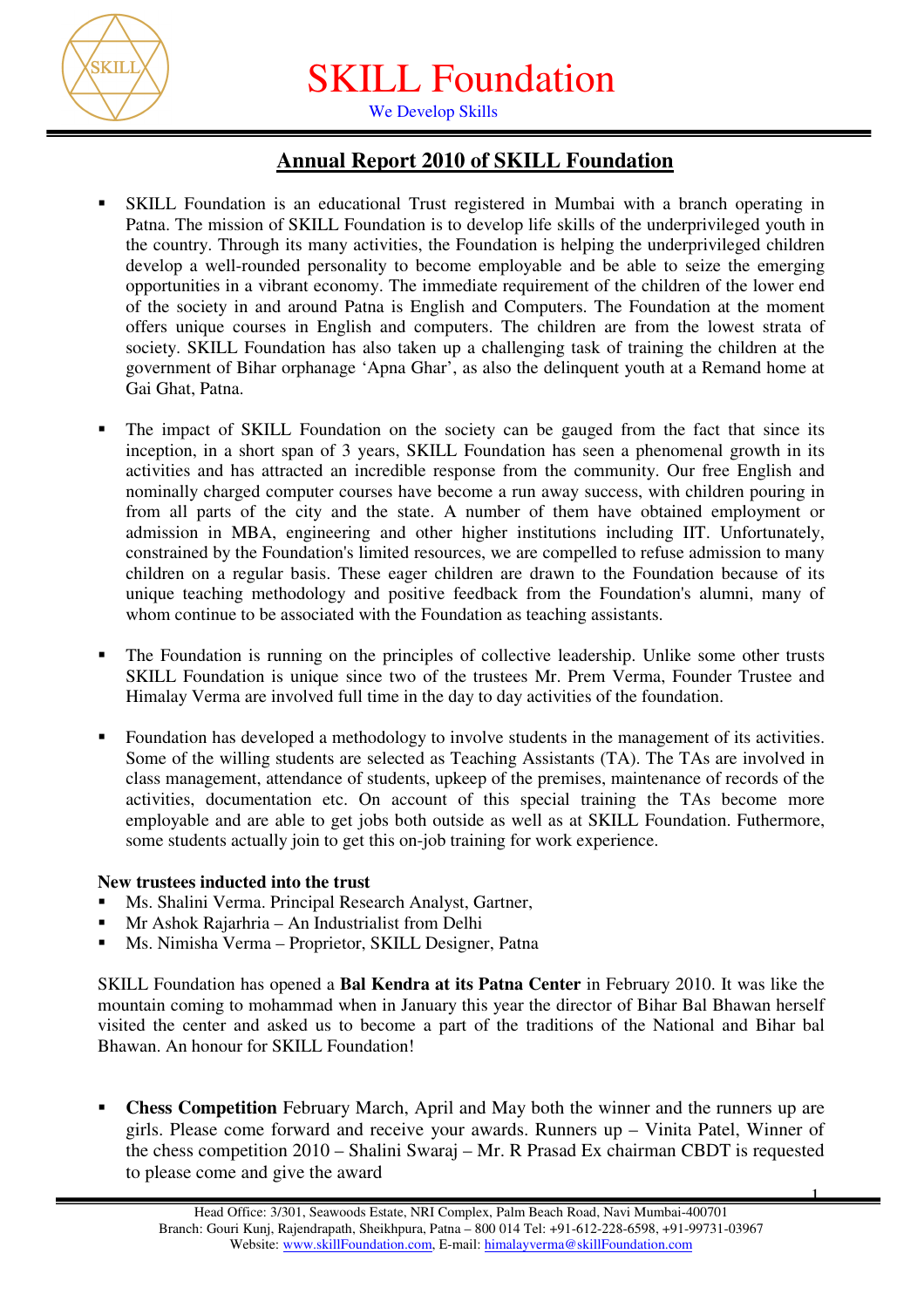

SKILL Foundation We Develop Skills

- Library: **SKILL** Foundation has a very fine library. There are approximately 750 books
- **Visit to Bihar School of Yoga (BSY), Munger** 22nd to the 27th of March 2010 Thirty seven (34) students (22 Boys and 12 Girls)
- **Seva and Karma Yoga, Sunday Movie** are some of the most interesting activities of the foundation and the students take to them like fish to water.
- **Quiz** an important part of SKILL Foundation. This year the winner of the Quiz competition is SKILL Lions. I would request the leaders of SKILL Lions to come on stage to receive the shield. I would also like to Request Mr. **Shivananda Tiwari Member of Parliament** to kindly do the honours. Mr. Tiwari, please sir
- **Inter-action with other Bal Kendras April 2010**
- **In april 2010, Visit to J. D. Womens College by** Shri Prem Verma and appreciation of the work by the honourable Deputy CM Mr. Shushil Modi where he said that English and computer is essential for employment today.
- **Guest Lecture:**
	- 1. Ms. Sushmita Verma, Manager, Sales and Marketing (S & M) at L'Oreal, April
	- 2. Sri A. K. Sinha Chief General Manager BCCL Dhanbad –April
	- 3. Ms Shalini Verma, Principal Analyst, Gartner Inc. Singapore –May
	- 4. Mr. Surya Sen, Training Manager, Suvidha Infotech Pvt Ltd.Kolkata –July
	- 5. Mr. R. Prasad is Ex Chairman Central board of direct Taxes, Government of India and Member Competition Commission. Mr. Prasad a very senior bureaucrat is also on the Board of governors for IIT Patna
	- 6. Ms. Aditi Verma, From USA,
	- 7. Mr. P. C. Sinha, IRS Chief Commissioner of Income Tax,(Retd) visited SKILL Foundation Bal Kendra on 21st September, 2010
	- 8. Sri Narendra Prasad, During the Guest Lecture from the 17th November the students 96 attended the Lecture

**Free computer training from May to December 2010** The cost of the training was borne by Uma Baleshwar Charitable Trust, a very renowned institution of Patna. SKILL Foundation places on record its gratefulness for this exemplary gesture of Uma Baleshwar Charitable Trust.

## **Summer Camp:**

A Summer Camp held during the month of June in which 32 children were given training in basic computers and were made computer literate.

**Eves Camp:** The highlight of this month is the Eve Camp held during the month in which 162 children were given free eye test by Dr. A. S. B. Sahai.

**Health Camp:** A General Health Camp was held at the SKILL Foundation Bal Kendra on 5<sup>th</sup> September, 2010 at 1pm. Dr. Mahishwari Sharan Retd Professor and Chief of Gastroenterology,